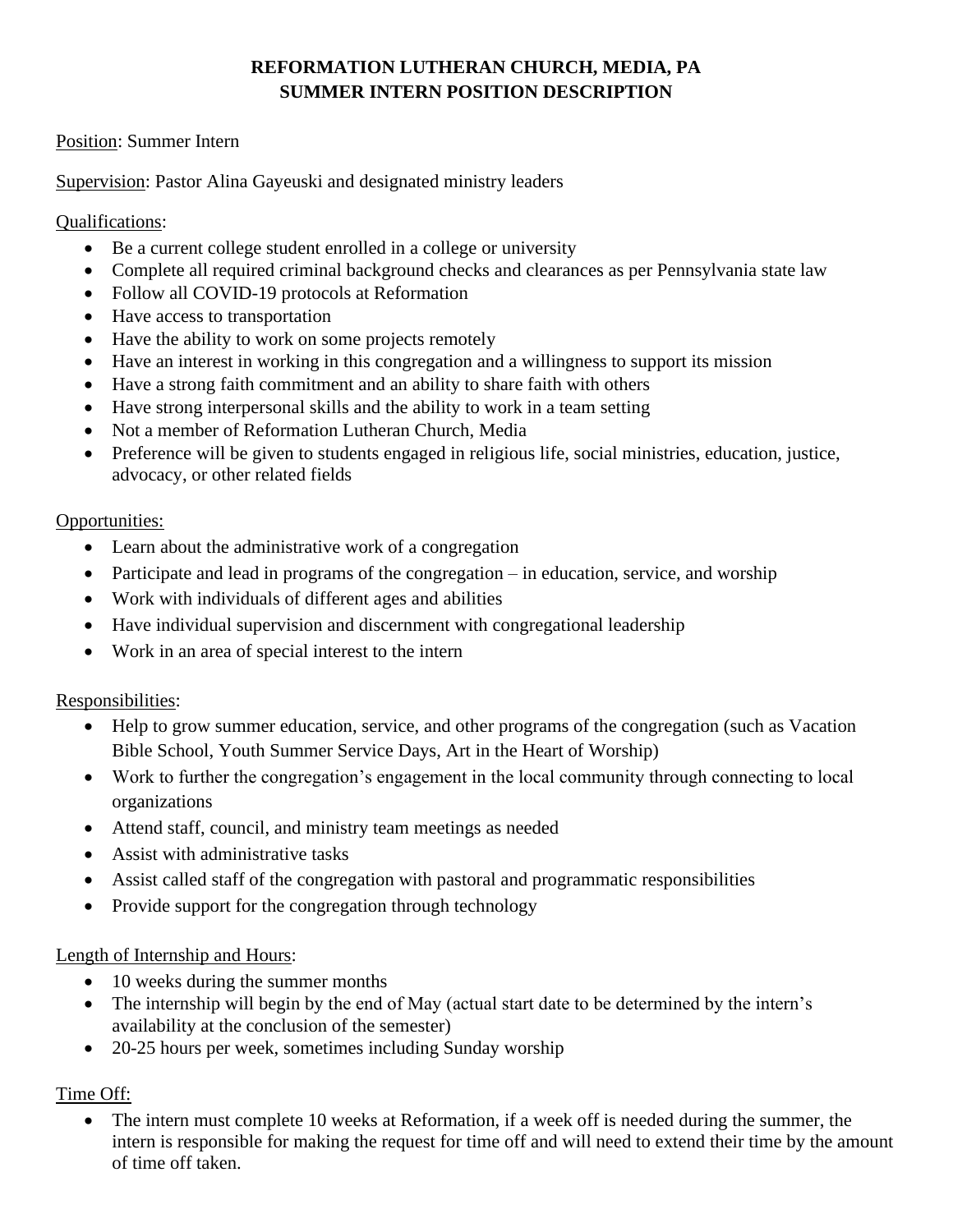- Interns may take up to one week off during the summer
- Time off is unpaid
- Pastor Alina and designated ministry leaders should be notified of time off at the time of the internship position is offered

# Compensation:

• \$250 per week/\$2500 per summer (no additional reimbursement for travel or housing)